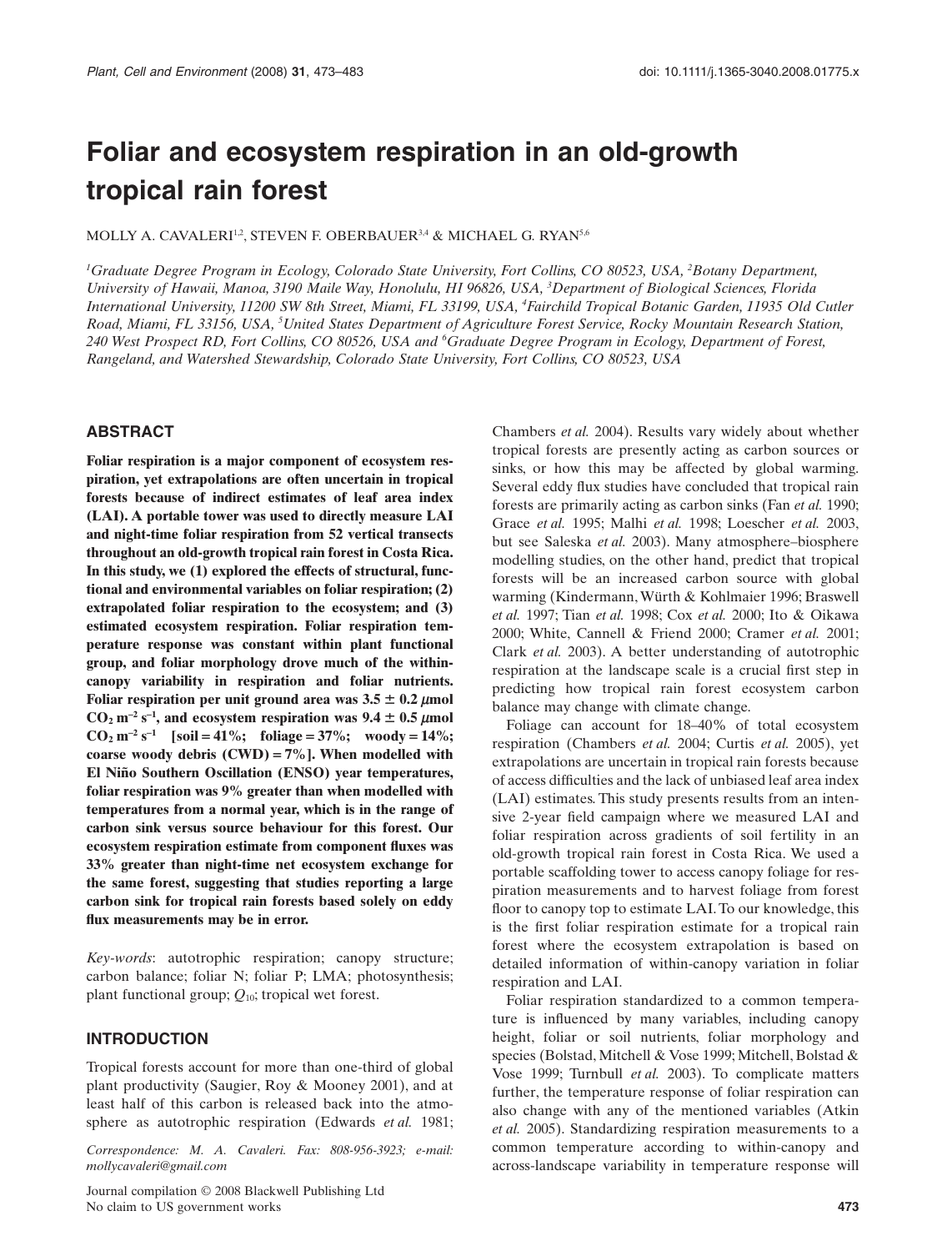greatly reduce uncertainty involved in extrapolating foliar respiration to the ecosystem.

Foliar dark respiration is a primary trait in the 'leaf economics spectrum' (Wright *et al.* 2004). Respiration, leaf lifespan, photosynthetic capacity  $(A<sub>max</sub>)$ , leaf mass per area (LMA), nitrogen (N) and phosphorus (P) have been found to correlate with each other across plant functional groups and ecosystem types, revealing convergent evolution on a global scale (Reich, Walters & Ellsworth 1997). We expected night-time foliar respiration to be linearly related to LMA, foliar N, P and *A*max, in accordance with the leaf economics spectrum.

Some studies suggest that the more limiting the nutrient is, the tighter it will correlate with foliar respiration (Ryan 1995; Meir, Grace & Miranda 2001). We expected foliar respiratory rates to be better correlated with soil P than soil N, because phosphorus, rather than nitrogen, is likely limiting in this rain forest (McDade *et al.* 1994). The ratio of photosynthetic capacity to respiration  $(A_{\text{max}}/R)$  may also vary in relation to nutrient limitation (Turnbull *et al.* 2005), and the ability of plants to maintain constant  $A_{\text{max}}/R$  may be related to thermal acclimation (Dewar, Medlyn & McMurtrie 1999).To characterize these sources of variation and compare them to variation in respiration per unit leaf area  $(R_A)$  and leaf mass  $(R_M)$ , we analysed the responses of  $R_A$ ,  $R_M$ ,  $R/N$ ,  $R/P$  and  $A_{max}/R$  to changes in soil N and P stocks, plant functional group and canopy height.

We devised six different estimates of night-time foliar respiration per unit ground area  $(R_{\text{foliar}})$ , including two complex and four simple methods. The more complex estimates used detailed information of within-canopy variability and temperature data, while the four simpler methods used overall means to see if we could provide realistic extrapolations of foliar respiration for this forest with less investment.

This study had five objectives. Firstly, we sought to characterize the variation in foliar respiration with temperature. Secondly, we asked if respiration corrected to a common temperature of 25 °C varied with foliar nutrients, LMA, plant functional group, height or soil nutrients. Thirdly, we examined the relationship between foliar respiration and photosynthetic capacity (*A*max). Fourthly, we used relationships identified in (1) and (2) to compare several methods of extrapolating foliar respiration to a ground-unit basis. Finally, we estimated ecosystem respiration by combining our detailed estimate of foliar respiration per unit ground area with previously published values of woody, soil and coarse woody debris (CWD) respiration, and compared the total to an estimate of eddy flux night-time net ecosystem exchange (NEEnight) for the same location (Loescher *et al.* 2003). The eddy flux technique has several possible sources of error, including complex canopies, non-flat topography, still night-time air and biased air movement, which all can result in a systematic underestimation of night-time respiration (Baldocchi 2003). Consequently, independent estimates of ecosystem respiration that help constrain estimates of night-time effluxes should be extremely useful.

## **MATERIALS AND METHODS**

#### **Study site**

La Selva Biological Station is located in the Caribbean lowlands of northern Costa Rica (elevation 37–150 m, 10°20′ N, 83°50′ W). La Selva, classified as tropical wet forest in the Holdridge life-zone system (Hartshorn 1983), has a mean annual rainfall of ~4000 mm, and a mean annual temperature of 26 °C. This study includes sampling from within La Selva's 515 ha of old-growth forest. Further information about the soils and plant communities of La Selva is found in McDade *et al.* (1994).

## **Tower construction and sampling scheme**

The tower sampling design and construction were part of a larger project where we sought to characterize canopy structure and function across environmental gradients in a tropical rain forest. We constructed an aluminium walk-up scaffolding tower (Upright, Inc., Dublin, Ireland) to the top of the canopy at each of 55 sites in the old-growth forest of La Selva Biological Station. See Cavaleri, Oberbauer & Ryan (2006) for site selection details. Towers were constructed one  $1.30 \times 1.86 \times 1.86$  m ( $L \times W \times H$ ) section at a time, harvesting all foliage within each section.A cantilever balcony installed on the top of the tower during harvesting increased the sample area to a total of  $4.56 \text{ m}^2$ . Tower heights varied from 1.86 m (one section) to 44.64 m (24) sections).All harvested foliage was separated by height and plant functional group and measured with a leaf area meter (Li-3100; Li-Cor, Inc., Lincoln, NE, USA). Plant functional groups for this study were trees, palms, lianas (woody vines) and herbaceous plants (including herbs, epiphytes, vines and ferns). All foliar physiology sampling occurred on undamaged foliage accessible from the side of the tower after each tower was constructed.We dismantled the tower after all measurements were taken and moved it to the nearest preselected random site. Each tower site was sampled only once, and tower construction and sampling occurred continuously from June 2003 to June 2005. Photosynthesis and foliar respiration were sampled from 52 of the 55 towers constructed.

## **Foliar gas exchange, morphology and nutrients**

We measured photosynthetic capacity ( $A_{\text{max}}$ ), foliar respiration, foliar nitrogen (N), foliar phosphorus (P) and LMA for every species accessible from the tower, at every tower section in which the species was found. For each unique species at each unique tower section, *A*max was measured *in situ*, and adjacent foliage segments were flagged for respiration sampling. Each flagged foliage segment (two to six small leaves or one large leaf) was cut under water in the afternoon and placed in a water-filled floral tube so that cut surfaces were never exposed to air. Detached foliage samples were transported back to the lab for night-time respiration measurements. Three replicates of *A*max and two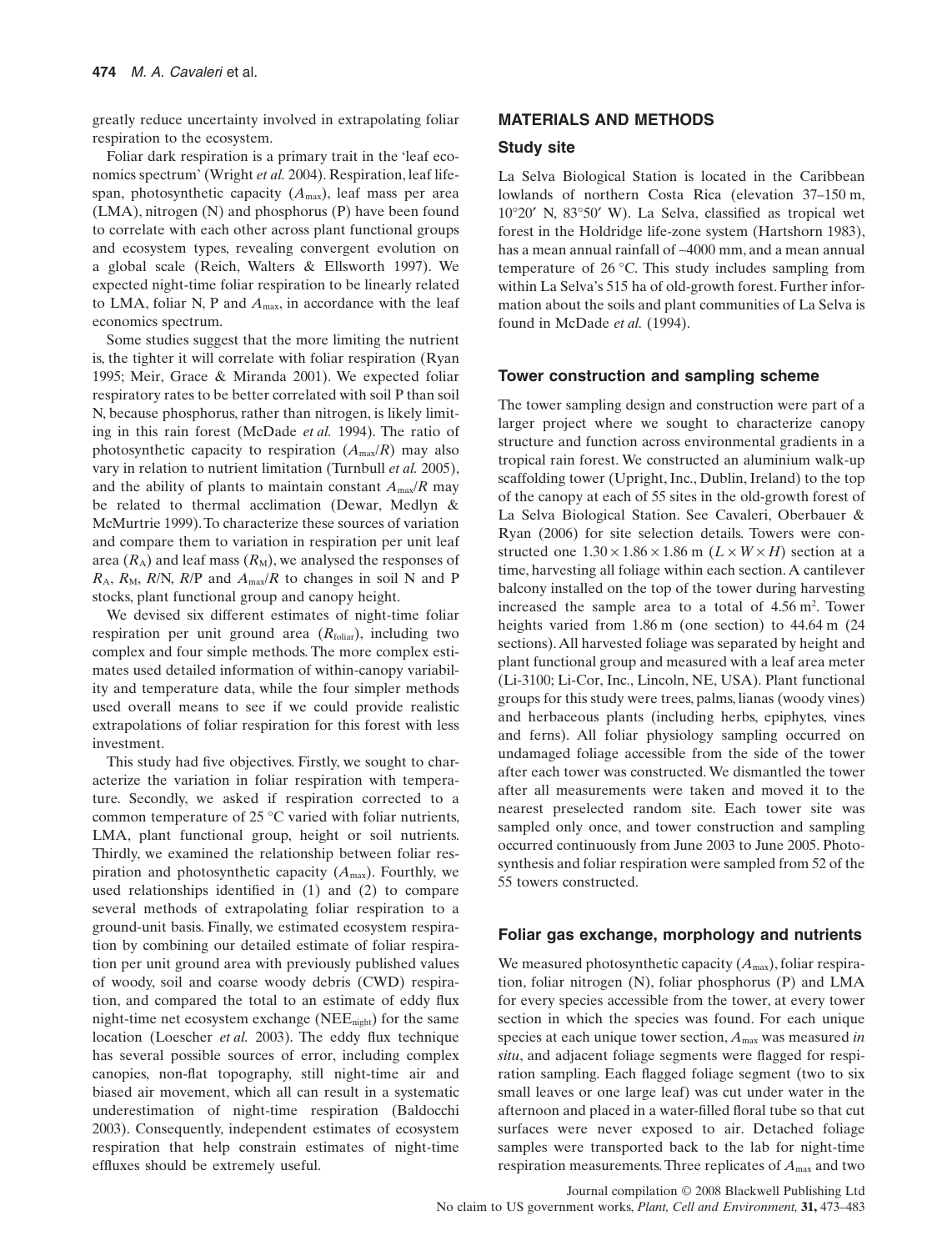replicates of respiration were measured for each unique species at each unique height, and replicates were averaged prior to statistical analyses. These data represent 990 foliar respiration measurements: two replicate measurements each of 495 plant samples, representing over 162 species and 53 families.

We measured  $A_{\text{max}}$  with an open-system portable infrared gas analyser with an integrated blue–red light source inside the leaf chamber (Li-6400, Li-Cor, Inc.). Measurements were taken at a constant reference  $CO<sub>2</sub>$  concentration of 390  $\mu$ mol mol<sup>-1</sup> and an air flow of 500  $\mu$ mol s<sup>-1</sup>. The photosynthetic photon flux densities (PPFDs) were determined as the saturating PPFD values from a photosynthesis/light curve on the same species at the same height. Saturating PPFD values ranged from 500 to 1500  $\mu$ mol m<sup>-2</sup> s<sup>-1</sup> at heights  $\langle 10 \text{ m}$ , and from 1000 to 2000  $\mu$ mol m<sup>-2</sup> s<sup>-1</sup> for heights >10 m.

Prior to the construction of the first tower, we conducted a pilot study to ensure the validity of measuring respiration on detached foliage. We measured foliar respiration *in situ* on 42 attached samples at night, detached the same samples the next afternoon and measured them again on the second night. Samples represented three functional groups and 13 species: trees (seven species;  $n = 25$ ), herbaceous (one species of vine;  $n = 4$ ) and palms (five species;  $n = 13$ ). A repeated measures analysis of variance (anova) with functional group as a factor and attached–detached as the within-subjects factor showed no effect of detachment  $(d.f. = 39; P = 0.24)$ . Several additional studies have also found no difference between respiration rates on attached versus detached foliage (Bolstad *et al.* 1999; Mitchell *et al.* 1999; Turnbull *et al.* 2005).

We measured night-time foliar respiration with LCA-3 and LCA-4 open-system infrared gas analysers (Analytical Development Company, Hoddesdon, UK). We clamped foliage into a clear polycarbonate custom-made chamber with a neoprene gasket (internal volume =  $1750$  mL;  $12.5 \times 28 \times 5$  cm), with only the stem or petiole protruding during measurement. A 9 V battery-operated fan was installed to stir the air inside the chamber. Air flow rates through the chamber ranged from 330 to 340  $\mu$ mol s<sup>-1</sup>, and chamber seals were checked with a flowmeter. Intake air was drawn through a 19 L mixing chamber to maintain stable reference  $CO<sub>2</sub>$  concentrations. We recorded the difference in  $CO<sub>2</sub>$  concentration between the reference and the chamber after it had been stable for at least 2 min. Respiration measurements were taken in the dark between 1900 and 0500 h at ambient temperature. Foliage temperature was measured with a thermocouple thermometer. All foliage that was inside the chamber was measured with a leaf area meter (Li-3100; Li-Cor, Inc.) to determine respiration rates per unit leaf area. Foliage was dried to constant weight at 60 °C to calculate LMA  $(g m<sup>-2</sup>)$ .

For a subsample of nine towers, we measured foliar respiration–temperature response curves on all accessible species  $\times$  height combinations, excluding understory species. Respiration–temperature response data included two replications each of 31 tree samples (19 species), 13

liana samples (six species), eight palm samples (four species) and one species from each of the herbaceous groups: fern, epiphyte and vine. A temperature-controlled cuvette with a peltier cell was attached to the LCA-3 infrared gas analyser to measure response curves (Hubbard, Ryan & Lukens 1995). A datalogger- (Campbell 21X; Campbell Scientific, Logan, UT, USA) controlled temperature and logged foliar respiration rates over the temperatures 15, 25, 30 and 35 °C. The intake air passed through a tube of CaSO4 desiccant (Drierite, Xenia, OH, USA) to minimize condensation at the lower temperatures. To correct for the desiccant effect on  $CO<sub>2</sub>$  flow, we took a reading with no leaf in the chamber before and after each temperature curve and linearly interpolated between these two 'zero' points to calculate a zero for each measurement of the temperature curve.

Replicates of foliage samples measured for respiration and respiration–temperature response were bulked for nutrient analyses and ground in a Wiley mill with 20-mesh sieve. We analysed foliar samples for N concentration with a LECO TruSpec CN Determinator, (LECO, Inc., St. Joseph,MI, USA). Foliar P concentrations were determined with nitric acid/hydrogen peroxide digests and an inductively coupled plasma spectrometer (PerkinElmer 4300 Optima Dual View, Norwalk, CT, USA) by MDS Harris Laboratories, Lincoln, NE, USA.

### **Soil nutrient sampling**

At each site, we sampled soil to a depth of 1 m with a 0.03-m-diameter half-core auger. Two subsamples were taken at a distance of 1 m from the tower base centre and at a 180° angle from each other. Six to eight additional subsamples were taken at a distance of 2 m from the tower base centre at regularly spaced angles. Each subsample was separated into four layers by depth: 0–0.1, 0.1–0.3, 0.3–0.5 and 0.5–1 m.All subsamples for each tower were mixed by layer and organic material, and stones removed. Samples were air-dried, sieved through a 2 mm screen, ground in a coffee mill and stored until nutrient analysis. Samples were ovendried at 40 °C for 2–3 d, and 20 g of each sample was finely ground in an agate mill (Fritsch, Idar-Oberstein, Germany). Total N  $(mg g^{-1})$  was analysed by combustion with a C/N-Analyzer (CHN-O-RAPID, Heraeus, Hanau, Germany), and total P (mg  $g^{-1}$ ) was analysed with a  $HNO<sub>3</sub>$ -pressure extraction and inductively coupled plasma spectrometry (ICP Spectro, Kleve, Germany). Stocks of N and P (mg ha-<sup>1</sup> ) for each soil layer were calculated using the mean bulk density of each layer  $(0.67, 0.79, 0.85 \text{ and } 0.89 \text{ g cm}^{-3}, \text{respect-}$ tively, at depths 0–0.1, 0.1–0.3, 0.3–0.5 and 0.5–1 m), measured from six permanent plots within the old-growth forest of La Selva Biological Station (Clark, unpublished data). N and P stocks for each layer were summed for cumulative soil N and P stocks by tower.

## **Data analysis**

We used the following equation to model each respiration temperature response curve: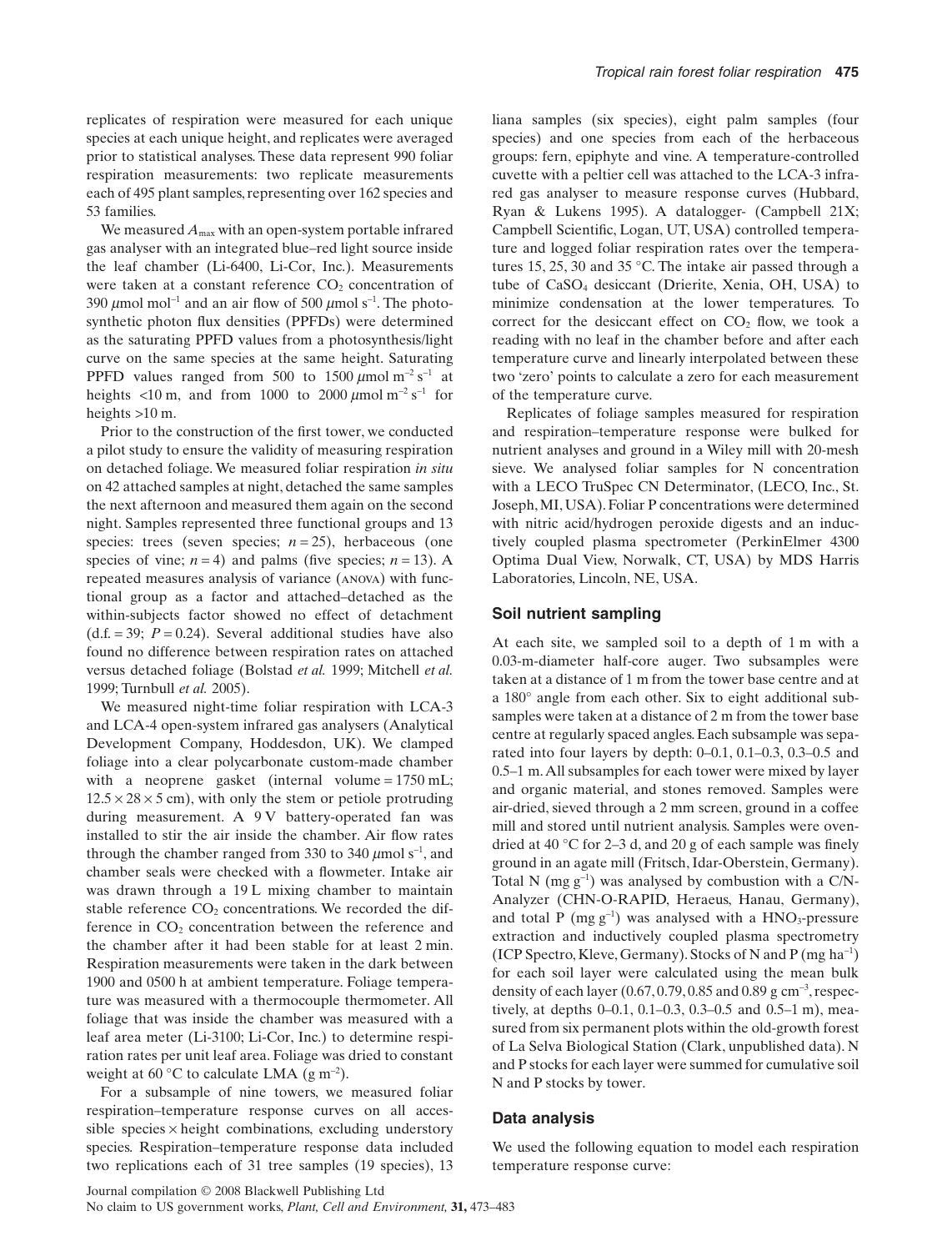$$
R_{\text{Teaf}} = \beta_0 \times \exp(T_{\text{leaf}} \times \beta_1) \tag{1}
$$

where  $\beta_0$  and  $\beta_1$  are model parameters, and  $R_{\text{Teaf}}$  is respiration rate ( $\mu$ mol CO<sub>2</sub> m<sup>-2</sup> s<sup>-1</sup>) at the measured foliage temperature,  $T_{\text{leaf}}$  (°C).  $Q_{10}$ , the change in respiration rate with 10 °C change in temperature, is defined as  $\exp(10 \times \beta_1)$ . We also modelled each respiration temperature response curve with a modified Arrhenius function described by Lloyd & Taylor (1994), shown as follows for a base temperature of 25 °C or 298K:

$$
R_{\text{Teaf}} = R_A \times \left\{ \exp\left[ \left( \frac{E_0}{R_g} \right) \left( \frac{1}{298} - \frac{1}{T_{\text{leaf}}} \right) \right] \right\} \tag{2}
$$

where  $R_{\rm g}$  is the gas constant (0.008314 kJ mol<sup>-1</sup> K<sup>-1</sup>), and  $E_0$  $(kJ \text{ mol}^{-1} K^{-1})$  is a parameter which describes the magnitude of temperature response, described as the energy of activation. We examined variation in  $Q_{10}$  and  $E_0$  with simple linear regression ( $R_A$ , LMA, foliar N, foliar P, soil N, soil P and height), analysis of covariance (ancova) (functional group + height) and anova (functional group) procedures. Based on the results of these analyses, we used functional group-specific *Q*<sup>10</sup> values to standardize respiration rates to a base temperature of 25 °C. For all further statistical analyses, we corrected respiration rates to 25 °C using:

$$
R_{\rm A} = \frac{R_{\rm Heat}}{Q_{10}^{(T_{\rm leaf} - 25)/10}}\tag{3}
$$

Mass-based respiration rates at 25 °C ( $R_M$ : nmol g<sup>-1</sup> s<sup>-1</sup>) were calculated with LMA  $(g m^{-2})$  for each leaf. For both area- and mass-based measurements, we used simple linear regressions to analyse variation in foliar respiration with LMA and foliar nutrients. In further analyses, we did not use slopes of these regressions to determine respiration per unit nitrogen ( $R/N$ :  $\mu$ mol  $g^{-1}$  N s<sup>-1</sup>) or respiration per unit phosphorus ( $R/P$ :  $\mu$ mol  $g^{-1}$  P s<sup>-1</sup>), because the area- and mass-based slopes differed. Instead, we calculated *R*/N and *R*/P for each individual sample, which is the same value whether using mass- or area-based measurements (LMA cancels out). The  $A_{\text{max}}$  versus  $R_A$  relationship was modelled with a non-linear rectangular hyperbola.

We used ANCOVA procedures to model  $R_A$ ,  $R_M$ ,  $R/N$ ,  $R/P$ and  $A_{\text{max}}/R_A$  (Table 1) with the following predictor variables: canopy height  $(m)$ , soil N  $(mg ha^{-1})$ , soil P  $(mg ha^{-1})$ and functional group (trees, lianas, palms and herbaceous groups). All statistical analyses were performed with SAS version 9.1 (SAS Institute, Inc., Cary, NC, USA), with  $\alpha$  = 0.05.

## **Estimating foliar respiration per unit ground area and ecosystem respiration**

We compared six estimates of foliar respiration per unit ground area  $(R_{\text{foliar}})$  using two complex and four simpler methods of extrapolation (Table 2). For estimates 1 and 2, we used half-hourly temperature data (Loescher *et al.*

**Table 1.** Abbreviations used and their description

| Variable                | Description                                                        | Units                                                                       |
|-------------------------|--------------------------------------------------------------------|-----------------------------------------------------------------------------|
| $A_{\rm max}$           | Photosynthetic capacity                                            | $\mu$ mol CO <sub>2</sub> m <sup>-2</sup> s <sup>-1</sup>                   |
| $A_{\rm max}/R_{\rm A}$ | The ratio of $A_{\text{max}}$ to $R_A$                             | Unitless                                                                    |
| $E_0$                   | Energy of activation                                               | kJ mol <sup>-1</sup> $K^{-1}$                                               |
| <b>CWD</b>              | Coarse woody debris                                                |                                                                             |
| LAI                     | Leaf area index, leaf area per<br>unit ground area                 | $m^2 m^{-2}$ <sub>ground</sub>                                              |
| <b>LMA</b>              | Leaf mass per unit leaf area                                       | $g \, \text{m}^{-2}$                                                        |
| NEE <sub>night</sub>    | Night-time net ecosystem<br>exchange from eddy flux*               | $\mu$ mol CO <sub>2</sub> m <sup>-2</sup> <sub>ground</sub> s <sup>-1</sup> |
| $N_{\rm A}$             | Foliar N per unit leaf area                                        | $\rm g~m^{-2}$                                                              |
| $N_{\rm M}$             | Foliar N per unit leaf mass                                        | $mg g^{-1}$                                                                 |
| $N_{\rm tot}$           | Total mass of foliar N per unit<br>ground area                     | $g m^{-2}$ <sub>ground</sub>                                                |
| $P_{\rm A}$             | Foliar P per unit leaf area                                        | $\rm g~m^{-2}$                                                              |
| $P_{\rm M}$             | Foliar P per unit leaf mass                                        | $mg g^{-1}$                                                                 |
| $Q_{10}$                | Change in respiration with<br>$10^{\circ}$ C change in temperature | Unitless                                                                    |
| $R_{\rm Tleaf}$         | Foliar respiration rate at $T_{\text{leaf}}$                       | $\mu$ mol CO <sub>2</sub> m <sup>-2</sup> s <sup>-1</sup>                   |
| $R_{\text{Ta}}$         | Foliar respiration rate at $T_a$                                   | $\mu$ mol CO <sub>2</sub> m <sup>-2</sup> s <sup>-1</sup>                   |
| $R_{\rm A}$             | Foliar respiration per unit leaf<br>area at 25 °C                  | $\mu$ mol CO <sub>2</sub> m <sup>-2</sup> s <sup>-1</sup>                   |
| $R_{\rm M}$             | Foliar respiration per unit leaf<br>mass at $25^{\circ}$ C         | nmol $CO_2$ $g^{-1}$ $s^{-1}$                                               |
| R/N                     | Foliar respiration at 25 $^{\circ}$ C per<br>unit mass of foliar N | $\mu$ mol CO <sub>2</sub> g <sup>-1</sup> N s <sup>-1</sup>                 |
| R/P                     | Foliar respiration at $25^{\circ}$ C per<br>unit mass of foliar P  | $\mu$ mol CO <sub>2</sub> g <sup>-1</sup> P s <sup>-1</sup>                 |
| $R_{\rm eco}$           | Ecosystem respiration per unit<br>ground area                      | $\mu$ mol CO <sub>2</sub> m <sup>-2</sup> <sub>ground</sub> s <sup>-1</sup> |
| $R_{\text{foliar}}$     | Foliar respiration per unit<br>ground area                         | $\mu$ mol CO <sub>2</sub> m <sup>-2</sup> <sub>ground</sub> s <sup>-1</sup> |
| $R_{\rm soil}$          | Soil respiration per unit<br>ground area†                          | $\mu$ mol CO <sub>2</sub> m <sup>-2</sup> <sub>ground</sub> s <sup>-1</sup> |
| $R_{\text{woody}}$      | Woody respiration per unit<br>ground area‡                         | $\mu$ mol CO <sub>2</sub> m <sup>-2</sup> <sub>ground</sub> s <sup>-1</sup> |
| $R_{\text{CWD}}$        | Coarse woody debris<br>respiration per unit ground<br>area§        | $\mu$ mol CO <sub>2</sub> m <sup>-2</sup> <sub>ground</sub> s <sup>-1</sup> |
| $T_{\rm a}$             | Above-canopy temperature at<br>night                               | $^{\circ}$ C or K                                                           |
| $T_{\text{leaf}}$       | Leaf temperature at time of<br>measurement                         | °C or K                                                                     |

\*Data from Loescher *et al.* (2003).

†Data from Schwendenmann *et al.* (2003).

‡Data from Cavaleri *et al.* (2006).

§Data from Clark *et al.* (2002).

2003) from 1999, a 'normal' year, and 1998, a strong El Niño Southern Oscillation (ENSO) year (Table 2). Using functional-group-specific *Q*<sup>10</sup> values, we calculated mean deviations from respiration rates at 25 °C ( $R_{\text{Tair}}/R_A$ ) for each plant functional group in each year. We multiplied these mean deviations by mean  $R_A$  values and LAI stratified by the corresponding height and functional group (data not shown), and summed over categories to obtain a value per unit ground area  $(R_{\text{foliar}}; \mu \text{mol} \text{ CO}_2 \text{ m}^{-2}_{\text{ground}} \text{ s}^{-1}).$ 

*R*foliar estimates 3–6 were simpler because they were neither extrapolated using within-canopy variability of respiration, nor modelled with actual temperature data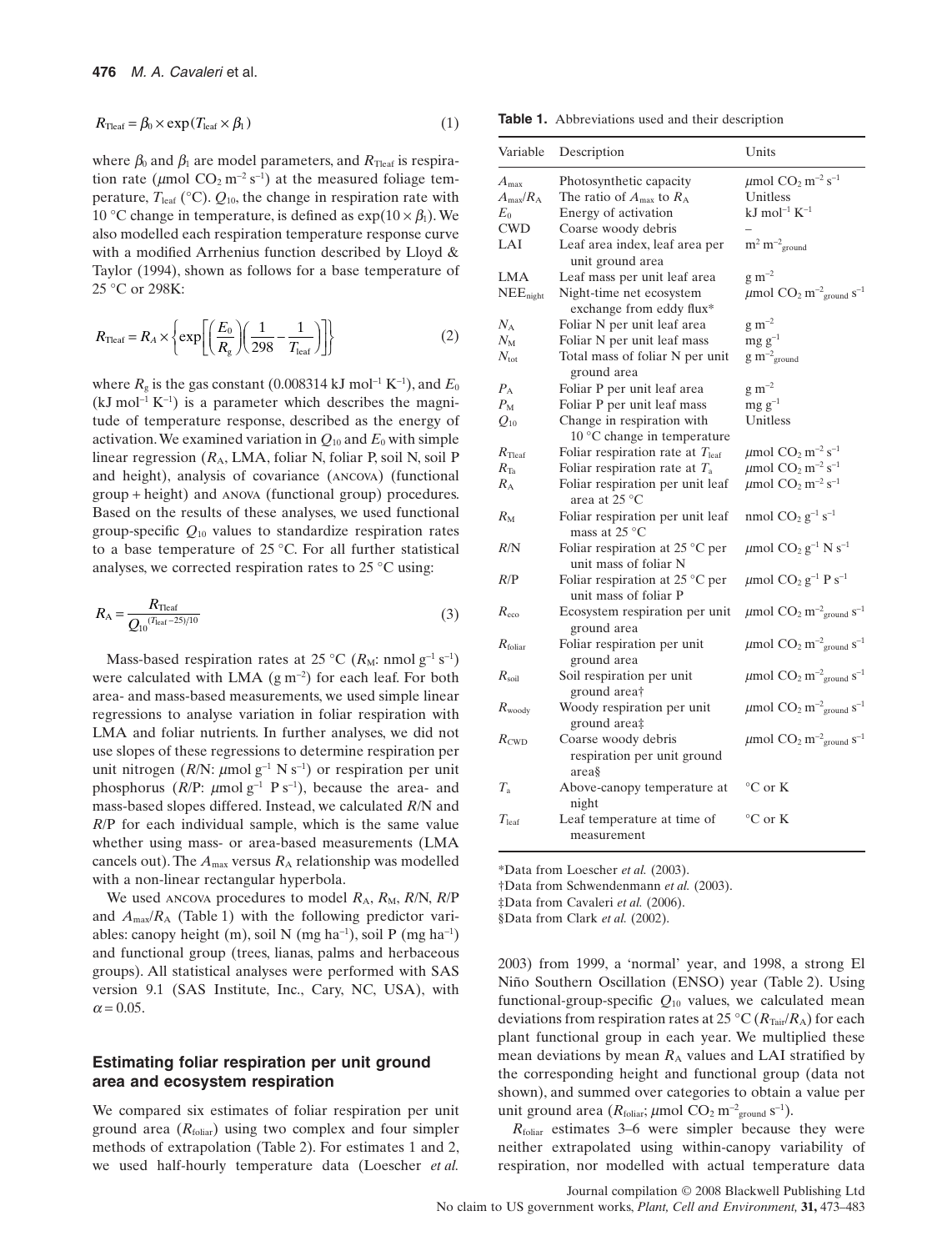| Estimate code       | Temperatures used to model respiration (mean $\pm 1$ )<br>standard error)                          | Method of calculating estimate.                                | $R_{\text{foliar}}$ |
|---------------------|----------------------------------------------------------------------------------------------------|----------------------------------------------------------------|---------------------|
| 1. LAI-normal       | 1999 Temperatures, a normal year (mean half-hourly<br>night-time temperature: $23.14 \pm 0.02$ °C) | Sum of $[(LAI mean) \times (R_A mean)]$<br>by group and height | $3.5 \pm 0.2$       |
| 2. LAI-ENSO         | 1998 Temperatures, an ENSO year (mean half-hourly<br>night-time temperature: $24.18 \pm 0.02$ °C)  | Sum of $[(LAI mean) \times (R_A mean)]$<br>by group and height | $3.8 \pm 0.2$       |
| 3. LAI-mean         | Standardized to $25^{\circ}$ C                                                                     | (LAI overall mean) $\times (R_A)$ overall mean)                | $3.6 \pm 0.5$       |
| 4. $R/N$ -mean      | Standardized to $25^{\circ}$ C                                                                     | $(N_{tot}$ overall mean) $\times$ (R/N overall mean)           | $3.7 \pm 0.7$       |
| 5. $R_A/N_A$ -slope | Standardized to $25^{\circ}$ C                                                                     | $(N_{\text{tot}}$ overall mean) $\times$ (slope of $R_A/N_A$ ) | $3.9 \pm 0.8$       |
| 6. $R_M/N_M$ -slope | Standardized to $25^{\circ}$ C                                                                     | $(N_{\text{tot}}$ overall mean) $\times$ (slope of $R_M/N_M$ ) | $1.2 \pm 0.3$       |

**Table 2.** Six estimates of foliar respiration extrapolated to the ecosystem  $(R_{\text{folia}}; \mu \text{mol } CO_2 \text{ m}^{-2}_{\text{ground}} \text{s}^{-1})$ , representing two complex (1 and 2) and four simpler (3–6) methods

See text for details about estimate and error calculations. LAI, leaf area index.

(all respiration measurements were corrected to 25 °C; Table 2). Estimate 3 was calculated by multiplying the overall tower mean and standard error of LAI  $(6.03 \pm 0.32 \text{ m}^2 \text{ m}^{-2} \text{ground}; n = 45)$  by the overall sample mean and standard error of  $R_A$  (0.59  $\pm$  0.02  $\mu$ mol CO<sup>2</sup> m<sup>-2</sup> s<sup>-1</sup>;  $n = 495$ ). Estimates 4–6 were each calculated by multiplying the overall tower mean and standard error of total N per unit ground area  $(N_{\text{tot}} = 11.62 \pm 0.65 \text{ g N m}^{-2}_{\text{ground}}; n = 45)$ , by three different estimates of *R*/N and their corresponding standard errors. For estimate 4, we used the overall sample mean of *R*/N (0.32  $\pm$  0.01  $\mu$ mol CO<sup>2</sup> g<sup>-1</sup> N s<sup>-1</sup>; *n* = 495). For estimate 5, we used the slope of the regression between  $R_A$  and  $N_A$  (0.34  $\pm$  0.02  $\mu$ mol CO<sup>2</sup> g<sup>-1</sup> N s<sup>-1</sup>; Fig. 2a), and for estimate 6, we used the slope of the regression between  $R_M$  and  $N_M$  (0.10  $\pm$  0.03  $\mu$ mol CO<sup>2</sup> g<sup>-1</sup> N s<sup>-1</sup>; Fig. 2d). For estimates  $4-6$ ,  $N_{\text{tot}}$  was calculated for each tower by summing: [total LAI (m<sup>2</sup> m<sup>-2</sup><sub>ground</sub>)  $\times$  mean LMA (g m<sup>-2</sup>)  $\times$ mean  $N_M$  (g  $g^{-1}$ )] for each functional group in each tower section. All additive and multiplicative errors in this study were calculated as per Mood, Greybill & Boes (1974). For example, when two or more means (*X* and *Y*) with standard errors of the mean (SEM*x* and SEM*y*) were added yielding the value *Z*; the standard error of *Z* was calculated as follows:

$$
SEM_Z = \sqrt{(SEM_X)^2 + (SEM_Y)^2}
$$
 (4)

and if *X* and *Y* were multiplied, the resulting standard error of *Z* was calculated as follows:

$$
SEM_Z = Z \times \sqrt{\frac{\left(SEM_X\right)^2}{X} + \frac{\left(SEM_Y\right)^2}{Y}}
$$
 (5)

We estimated ecosystem respiration for the forest  $(R_{\text{eco}})$ by adding our best estimate of *R*<sub>foliar</sub> to published estimates of woody respiration (*R*woody), soil respiration (*R*soil) and CWD respiration  $(R_{\text{CWD}})$  from the old-growth rain forest of La Selva Biological Station. Cavaleri *et al.* (2006) reported  $R_{\text{woody}}$  as  $1.34 \pm 0.36 \,\mu\text{mol}$  CO<sub>2</sub> m<sup>-2</sup><sub>ground</sub> s<sup>-1</sup>, based on

Journal compilation © 2008 Blackwell Publishing Ltd No claim to US government works, *Plant, Cell and Environment,* **31,** 473–483

extrapolated chamber measurements. To estimate  $R_{\text{CWD}}$ , we divided published values of downed CWD total carbon biomass  $(22.3 \pm 2.7 \text{ mg C ha}^{-1})$ , by turnover time  $(9 \text{ years})$ (Clark *et al.* 2002), and converted units to yield  $0.66 \pm 0.05 \,\mu$ mol CO<sub>2</sub> m<sup>-2</sup><sub>ground</sub> s<sup>-1</sup>. For  $R_{\text{soil}}$ , we used soil  $CO<sub>2</sub>$  efflux data from plots located in the same soil type as the eddy flux tower (Schwendenmann *et al.* 2003). We calculated the mean  $\pm 1$  standard error of six soil chamber measurement plot averages (3 plots  $\times$  2 years) and converted units for a value of  $3.88 \pm 0.22 \ \mu$ mol CO<sub>2</sub> m<sup>-2</sup><sub>ground</sub> s<sup>-1</sup> (Schwendenmann *et al.* 2003).

We compared the summed value of ecosystem respiration to eddy flux night-time net ecosystem exchange (NEE<sub>night</sub>) for the same forest:  $7.05 \pm 0.69 \ \mu$ mol CO<sub>2</sub> m<sup>-2</sup> s<sup>-1</sup> (Loescher *et al.* 2003). This NEE<sub>night</sub> estimate was based on data for turbulent nights only, when friction velocity (*u*\*) was greater than  $0.4 \text{ m s}^{-1}$  (Loescher *et al.* 2003).

# **RESULTS**

#### **Temperature response**

Regression, anova and ancova results showed that neither *Q*<sup>10</sup> nor *E*<sup>0</sup> showed any relationships with soil nutrients, LMA, respiration at 25 °C or foliar nutrients per unit leaf mass or area. Both  $Q_{10}$  and  $E_0$  varied with height ( $P < 0.01$ ), but the differences were caused by the distribution of functional groups with height. Functional group explained 56% of the variability in both *Q*<sup>10</sup> and *E*0, and the addition of height to the models improved the  $r^2$  by less than 1% in both cases. Although liana respiration rates were highest, trees showed the largest response with temperature (Fig. 1a), and both  $Q_{10}$  and  $E_0$  varied similarly among functional groups (Fig. 1b,c). For all further analyses, respiration rates per unit area  $(R_A)$  and mass  $(R_M)$  were standardized to 25 °C using a different *Q*<sup>10</sup> value for each plant functional group. Mean  $Q_{10}$  values were: herbaceous = 1.7, palm = 1.8, liana = 2.1 and tree = 2.3 (Fig. 1c) Mean  $E_0$  values for each group were: herbaceous =  $35.5$ , palm =  $44.4$ , liana =  $55.6$  and tree = 57.7 kJ mol<sup>-1</sup> (Fig. 1b).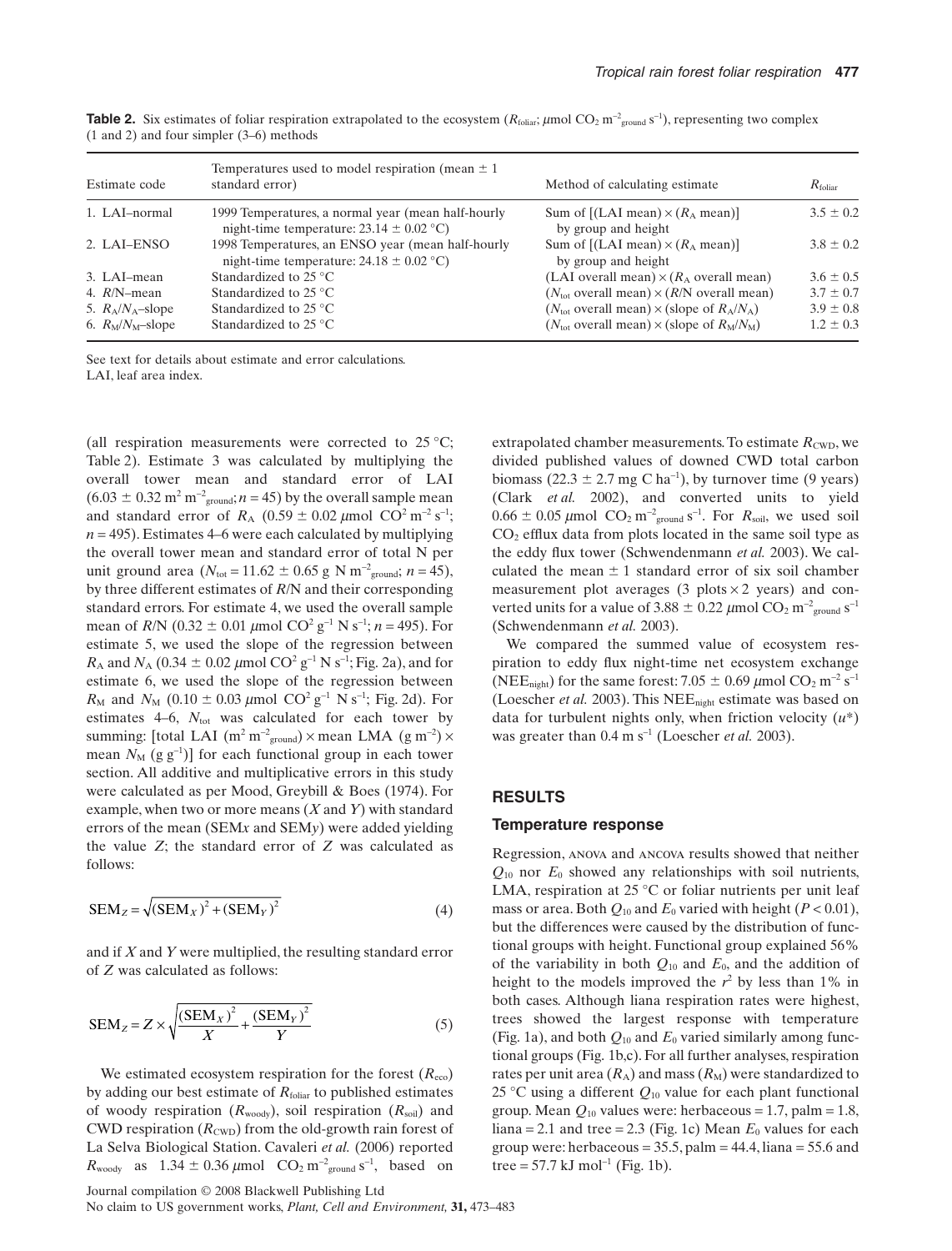

**Figure 1.** Foliar respiration temperature response curves (plot a), and least square mean  $E_0$  (plot b) and  $Q_{10}$  (plot c) values by functional group. Both temperature response metrics were higher for trees and lianas, compared to palms and herbaceous groups. Means with the same letter are not significantly different, based on Fisher's least significant difference (LSD). Error bars are standard errors of the mean. Equations for each temperature response curve are as follows: lianas:  $R_{\text{Teaf}} = 0.13 \times \exp(0.76 \times T_{\text{leaf}})$ ; trees:  $R_{\text{Teaf}} = 0.057 \times \exp(0.85 \times T_{\text{leaf}})$ ; palms:

 $R_{\text{Teaf}} = 0.086 \times \exp(0.61 \times T_{\text{leaf}})$ ; and herbaceous groups:  $R_{\text{Teaf}} = 0.053 \times \exp(0.52 \times T_{\text{leaf}}).$ 

## **Response to foliar nutrients, LMA, height, functional group and soil nutrients**

 $R_A$  was linearly related to  $N_A$ ,  $P_A$  and LMA (Fig. 2a–c).  $R_M$  had weak relationships with both  $N_M$  and  $P_M$ , and the regression with LMA was not significant (Fig. 2d–f). Respiration rates at 25 °C per area, mass, N and P varied with height and soil N, but not with soil P stocks (Table 3). The height  $\times$  group interaction was significant for both  $R_A$  and *R*/N (Table 3). No three-way interactions were significant, and were therefore pooled into error for all models. The ancova predicting  $R_A$  had the highest  $r^2$  (0.39; Table 3). Model-predicted least square means were plotted for each respiration variable for the height  $\times$  soil N and height  $\times$  group interactions (Fig. 3).  $R_A$  varied almost sixfold, while  $R_M$ ,  $R/N$  and  $R/P$  were much less variable, at around two- to threefold from the understory to the upper canopy. Respiration rates on any basis increased with height and decreased with soil N (Fig. 3a–d). The effects of soil N were more pronounced higher in the canopy, and respiration increased more steeply with height at the lowest soil N levels (Fig. 3a–d). Trees and lianas generally had higher respiration rates than palms and herbaceous groups, and liana rates increased more steeply with height than the other groups (Fig. 3e–h). The group difference was also more pronounced higher in the canopy (Fig. 3e–h).

## **Relationship between respiration and photosynthetic capacity**

The relationship between area-based respiration at 25 °C  $(R_A)$  and photosynthetic capacity  $(A_{\text{max}})$  was non-linear, with  $A_{\text{max}}$  levelling off at high  $R_A$  (Fig. 4a). The curve was described by a rectangular hyperbola  $(P < 0.0001; r^2 = 0.24)$ , where  $A_{\text{max}} = (10.9 \times R_A)/(0.52 + R_A)$ . Photosynthetic capacity reached a maximum of about 10  $\mu$ mol CO<sub>2</sub> m<sup>-2</sup> s<sup>-1</sup> as respiration increased from 1 to  $2.5 \mu$ mol CO<sub>2</sub> m<sup>-2</sup> s<sup>-1</sup> (Fig. 4a).  $A_{\text{max}}/R_A$  varied with height and soil N, and all interactions were pooled into error (Table 3). Figure 4b shows the height effect at mean soil N  $(13.9 \text{ mg ha}^{-1})$  and averaged overall functional groups, while Fig. 4c shows the soil N effect at mean height (11.9 m) and averaged overall functional groups. The ratio  $A_{\text{max}}/R_A$  varied twofold from  $\sim$ 7 to 14, decreased with height and increased with soil N stocks (Fig. 4).

## **Foliar respiration per unit ground area and ecosystem respiration**

Estimated  $R_{\text{folar}}$  was  $\sim$ 9% higher for the ENSO year (estimate 2) compared with a normal year (estimate 1; Table 2). Estimate 6 of  $R_{\text{foliar}}$ , which used the slope of the  $R_M - N_M$ regression to estimate *R*/*M*, was about one-third that of estimates  $1-5$  (Table 2). Three of the  $R_{\text{foliar}}$  estimates calculated using the simpler methods of extrapolation (estimates 3–5) were similar to those estimated with the more complex methods (estimates 1 and 2; Table 2). Trees contributed the most to  $R_{\text{foliar}}$  (66%), with 15% from lianas, 12% from palms and 7% from herbaceous groups.



**Figure 2.** Regression plots between area- (plots a–c) and mass-based (plots d–f) foliar respiration, nitrogen, phosphorus and leaf mass per area (LMA). Leaf-area-based correlations between respiration and foliar nutrients (plots a & b) were stronger than mass-based correlations (plots d  $\&$  e). Equations for each significant  $(P < 0.05)$  regression were:  $R_A = -0.03 + 0.34 \times N_A$ ;  $R_A = 0.04 + 6.5 \times P_A$ ;  $R_A = -0.05 + 0.008 \times \text{LMA}$ ;  $R_M = 4.77 + 0.10 \times N_M$ ; and  $R_M = 4.3 + 2.5 \times P_M$ .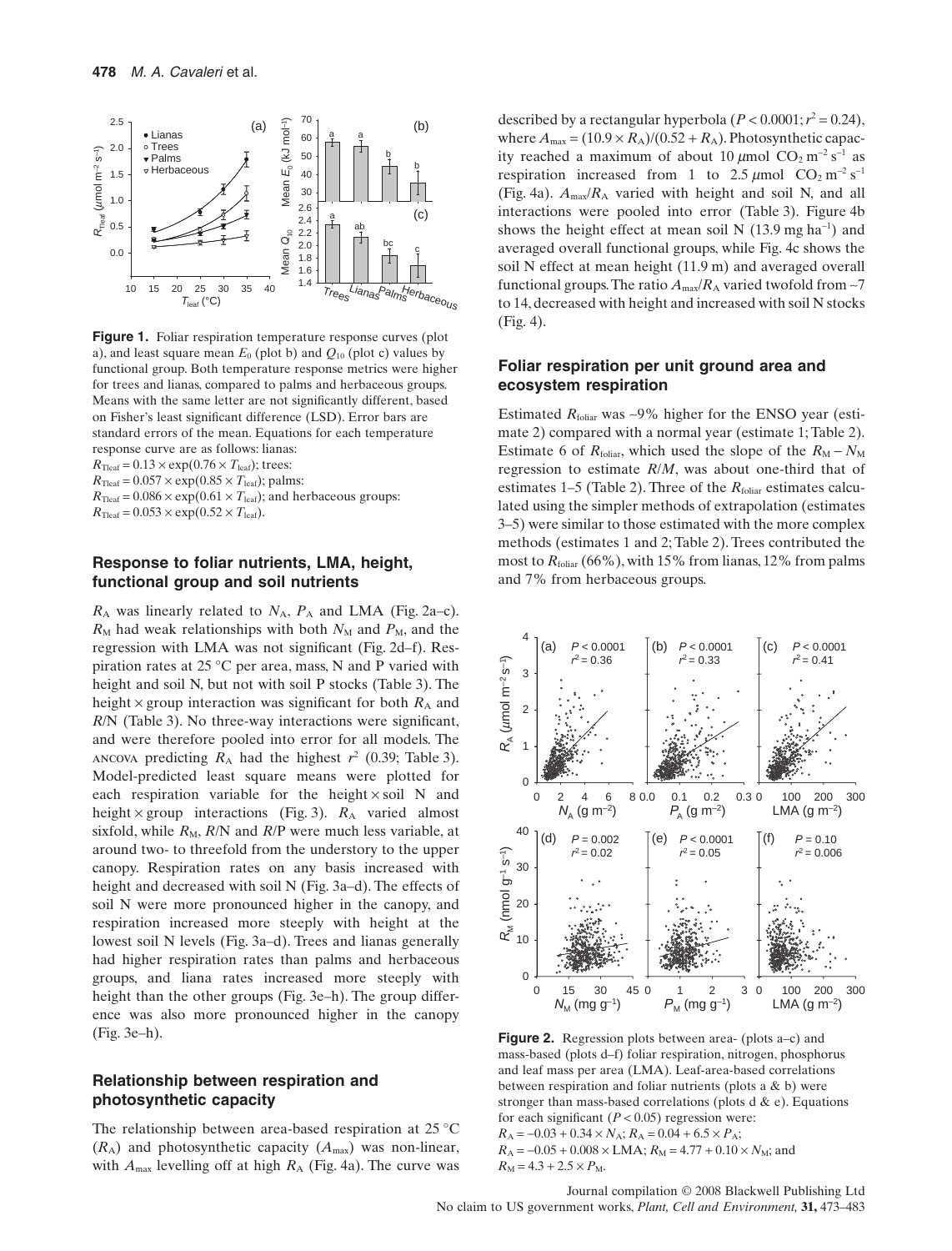|                                       | Response variables |             |         |         |                   |  |
|---------------------------------------|--------------------|-------------|---------|---------|-------------------|--|
| Predictor variables                   | $R_{\rm A}$        | $R_{\rm M}$ | R/N     | R/P     | $A_{\rm max}/R_A$ |  |
| Height                                | < 0.001            | < 0.01      | < 0.001 | < 0.01  | 0.001             |  |
| Group                                 | ns                 | ns          | ns      | ns      | ns                |  |
| Soil N                                | ns                 | ns          | ns      | ns      | < 0.001           |  |
| Height $\times$ group                 | 0.01               | ns          | 0.05    | ns      |                   |  |
| Height $\times$ soil N                | 0.05               | < 0.05      | < 0.05  | < 0.05  |                   |  |
| Group $\times$ soil N                 | ns                 | ns          | ns      | ns      |                   |  |
| Height $\times$ group $\times$ soil N | -                  | -           | -       | -       |                   |  |
| Overall model                         | < 0.001            | < 0.001     | < 0.001 | < 0.001 | < 0.001           |  |
| Model $r^2$                           | 0.39               | 0.18        | 0.20    | 0.16    | 0.06              |  |

**Table 3.** Predictor variable *P* values for analysis of covariance (ancova) models of respiration per unit leaf area  $(R_A)$ , mass  $(R_M)$ , nitrogen  $(R/N)$ , phosphorus  $(R/P)$  and the ratio of photosynthetic capacity to respiration (*A*max/*R*A)

Soil P was not a significant predictor for any response variable, and was removed.Three-way interactions were pooled into error for all five response variables, and two-way interactions were pooled into error for *A*max/*R*A. See Figs 4 and 5 for model-predicted effects. ns, not significant.

*R*eco, summed from *R*foliar, *R*soil, *R*woody and *R*CWD, was  $9.40 \pm 0.47 \,\mu$ mol  $\text{CO}_2 \text{ m}^2$ <sub>ground</sub> s<sup>-1</sup> (Fig. 5). We used  $R_{\text{foliar}}$ from estimate 1 (Table 2) because this extrapolation method was based upon the most information, and it was modelled with temperature data from a normal year. The contributions of each component part to  $R_{\text{eco}}$ were: soil = 41%, foliage =  $37\%$ , woody =  $14\%$  and  $CWD = 7\%$ .



**Figure 3.** Model-predicted least square means and standard errors for the height  $\times$  soil N (plots a–d) and height  $\times$  group (plots e–h) interactions from analyses of covariance (ancovas) predicting  $R_A$ ,  $R_M$ ,  $R/N$  and  $R/P$  (Table 3). Respiration increased with height and decreased with soil N. Trees and lianas generally had higher respiration rates than palms and herbaceous groups. Effects of soil N and functional group were more pronounced higher in the canopy.

Journal compilation © 2008 Blackwell Publishing Ltd No claim to US government works, *Plant, Cell and Environment,* **31,** 473–483



**Figure 4.** The relationship between area-based respiration at 25 °C ( $R_A$ ) and photosynthetic capacity ( $A_{\text{max}}$ ) (plot a), and the least square means and standard errors for height and soil N effects from the analysis of covariance (ancova) predicting  $A_{\text{max}}/R_A$  (b & c; Table 3). The curve in plot (a) was described by a rectangular hyperbola, where  $A_{\text{max}} = (10.9 \times R_A)/(0.52 + R_A)$ . Plot (b) shows the height effect at mean soil N  $(13.9 \text{ mg ha}^{-1})$  and averaged overall functional groups. Plot (c) shows the soil N effect at mean height (11.9 m) and averaged overall functional groups.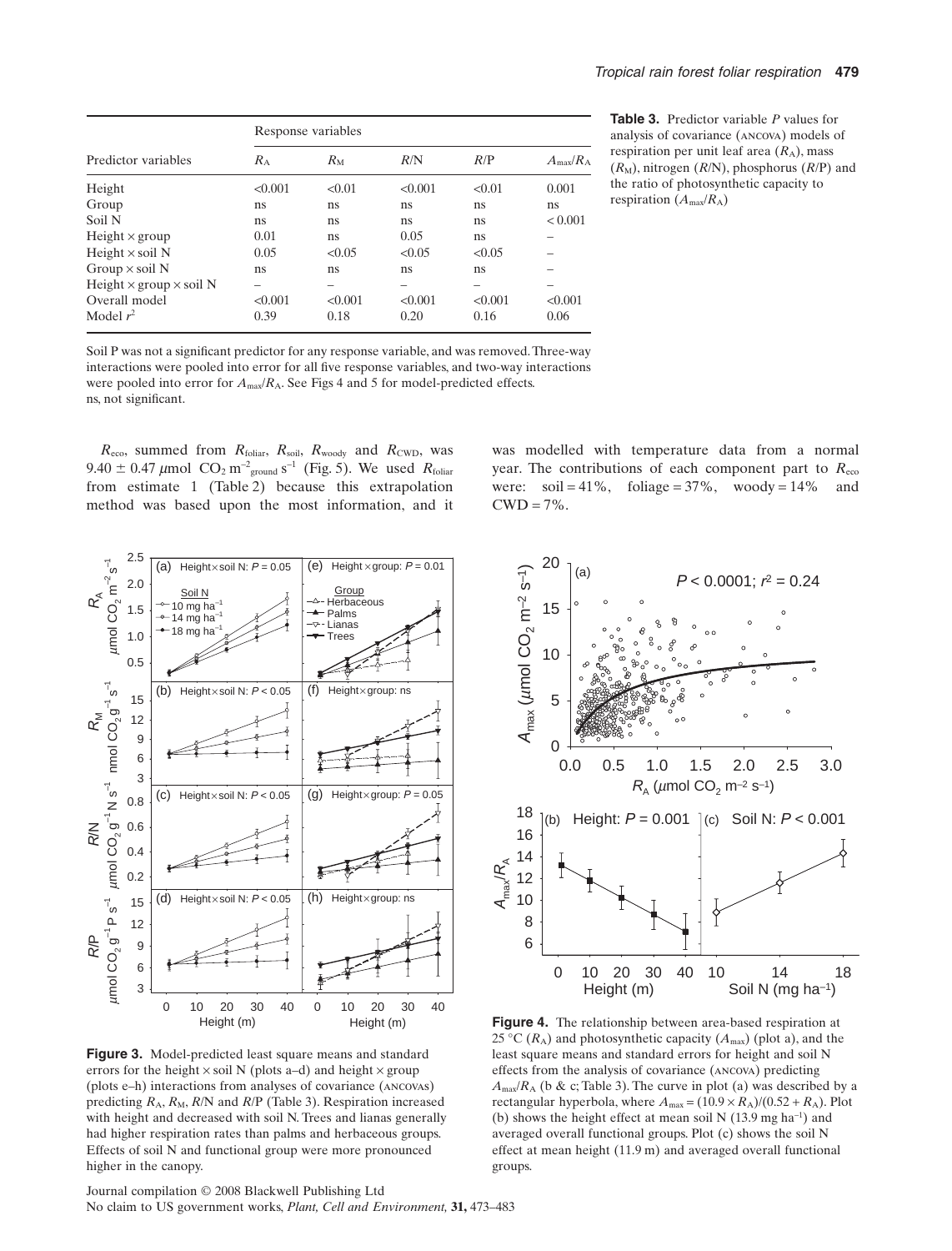

**Figure 5.** A comparison of ecosystem respiration  $(R_{\text{ceo}})$ , as estimated by eddy flux night-time net ecosystem exchange (NEEnight) versus the summation of extrapolated measurements of component parts. *R*eco from extrapolated measurements  $(9.40 \pm 0.47 \,\mu\text{mol} \, \text{CO}_2 \, \text{m}^{-2} \, \text{s}^{-1})$  was 33% higher than NEE<sub>night</sub>  $(7.05 \pm 0.69 \,\mu\text{mol } CO_2 \,\text{m}^{-2} \,\text{s}^{-1}$ ; Loescher *et al.* 2003) for the same forest. NEE<sub>night</sub> was based on data for turbulent nights only, when friction velocity  $(u^*)$  was greater than 0.4 m s<sup>-1</sup> (Loescher *et al.*) 2003). For the old-growth forest at La Selva, soil respiration was  $3.88 \pm 0.22 \ \mu \text{mol} \ CO_2 \ \text{m}^{-2} \ \text{s}^{-1} \ \text{(Schwendenmann } et \ al. \ 2003);$ woody respiration was  $1.34 \pm 0.36 \,\mu$ mol CO<sub>2</sub> m<sup>-2</sup> s<sup>-1</sup> (Cavaleri *et al.* 2006); coarse woody debris (CWD) respiration was estimated to be  $0.66 \pm 0.05 \ \mu \text{mol}$  CO<sub>2</sub> m<sup>-2</sup> s<sup>-1</sup>, from published total CWD carbon and turnover time (Clark *et al.* 2002); and foliage respiration was  $3.5 \pm 0.2 \,\mu$ mol CO<sub>2</sub> m<sup>-2</sup> s<sup>-1</sup> using estimate (1) of this study (Table 2).

#### **DISCUSSION**

# **Foliar respiration response to temperature, foliar nutrients, LMA, height, functional group and soil nutrients**

We found no difference in  $O_{10}$  or  $E_0$  with either height or nutrients, indicating that the primary source of variation in temperature response was genetically controlled differences among species or functional groups, greatly simplifying our subsequent modelling and extrapolation procedures. Xu & Griffin (2006) also found consistency in  $E_0$  with height which simplified further extrapolation.

As predicted by the leaf economics spectrum, respiration rates were correlated with foliar N, P and LMA. Respiration is linked to photosynthesis, and 90% of plant N is in proteins, with ribulose 1·5-bisphosphate carboxylase/ oxygenase (Rubisco) comprising up to half of all plant proteins (Lawlor 1993; Ryan *et al.* 1996). Phosphorus is necessary for protein synthesis, nucleic acids, plasma membranes, ADP phosphorylation and triose phosphate production (Amthor 1989; Stitt 1990). In the full vertical transect of forest canopies, foliar respiration tends to relate better to foliar N and P when expressed on a leaf area basis than a leaf mass basis (Mitchell *et al.* 1999; Meir *et al.* 2001; Xu & Griffin 2006), likely as a result of increasing LMA with height in forest canopies (Ford & Newbould 1971; Hutchison *et al.* 1986; Oberbauer & Strain 1986; Hollinger 1989; Niinemets & Kull 1995; Niinemets & Tenhunen 1997; Meir *et al.* 2001; Marshall & Monserud 2003; Koch *et al.* 2004). In our data set, LMA also had a strong linear

relationship with height (data not shown), and we believe the changes in LMA within the canopy profile underlie the strong covariance between area-based respiration and leaf nutrients.

Even without the influence of LMA,  $R/N$ ,  $R/P$  and  $R_M$ , all still increased with height, and were highest for trees and lianas (which dominate the upper canopy). Higher in the canopy where light is more abundant, more N and P may be allocated to respiratory and photosynthetic proteins, rather than other compounds such as those used in herbivory defence. Lianas showed the steepest increase in foliar respiration with height of all the groups (Fig. 3), likely because lianas rely on neighbouring trees for support. Lianas can allocate increasing resources into metabolic compounds as light increases, whereas trees still need to allocate energy and nutrients to woody growth (Putz 1983).

Our overall sample mean for  $R/N$  was 0.32  $\mu$ mol CO<sub>2</sub> g<sup>-1</sup>  $N s^{-1}$  (Fig. 3), which was quite similar to *R*/N reported for *Pinus radiata* (0.31  $\mu$ mol CO<sub>2</sub> g<sup>-1</sup> N s<sup>-1</sup> when standardized to 25 °C with the reported  $Q_{10}$  of 2.5 (Ryan *et al.* 1996). A value reported for boreal and subalpine forests (0.53  $\mu$ mol CO<sub>2</sub> g<sup>-1</sup> N s<sup>-1</sup> when standardized to 25 °C with the reported  $Q_{10}$  of 2.0) was 66% greater than our mean *R*/N, (Ryan 1995). Within forest canopies, respiration per unit nitrogen (*R*/N) is often less variable than  $R_M$  (Ryan 1995), and the variability of respiration per unit phosphorus (*R*/P) has not been wellstudied. Fertilization increased the variability in *R*/N of *P. radiata*, either because of an increased variability of the proportion of N in protein, or an increase in the variability in Rubisco activation (Ryan *et al.* 1996).We found *R*/N,*R*/P and  $R_M$  all to be less variable than  $R_A$ , likely because of the influence of the LMA gradient with height on  $R_A$ .

Both  $N_A$  and  $P_A$  explained a similar amount of variation in  $R_A$  (Fig. 2); therefore, we did not find foliar phosphorus to constrain respiration more strongly than foliar nitrogen did, as Meir *et al.* (2001) reported in a tropical rain forest in Cameroon. Turnbull *et al.* (2005) found an increase in  $R_A$ with soil fertility along a soil chronosequence in New Zealand, but none of the respiratory variables in our study varied with soil P, contrary to expectation. In fact, respiration decreased with increasing soil N stocks, which is difficult to interpret because respiration and foliar N were positively correlated. In this forest, it seems that soil N and foliar N are decoupled; soil N stocks are not related to  $N_{\text{tot}}$ ,  $N_M$  or  $N_A$  (data not shown), supporting the assumption that nitrogen is not limiting in this system (McDade *et al.* 1994).

#### **Respiration and photosynthetic capacity**

Values of  $A_{\text{max}}/R_A$  by height and soil N varied from  $\sim$ 7 to 14 (Fig. 4), with similar values found in temperate rain forests, deciduous and coniferous forests (Turnbull *et al.* 2001, 2005; Vose & Ryan 2002).At high values of *A*max, leaf metabolism appears to increase at a faster rate than the plant's ability to assimilate CO2, indicated by the non-linear relationship between  $R_A$  and  $A_{\text{max}}$  (Fig. 4). Reich *et al.* (1998) found the relationship between  $R_A$  and  $A_{\text{max}}$  to be linear within biomes (indicating a constant ratio of  $A_{\text{max}}/R_A$ ), but

Journal compilation © 2008 Blackwell Publishing Ltd No claim to US government works, *Plant, Cell and Environment,* **31,** 473–483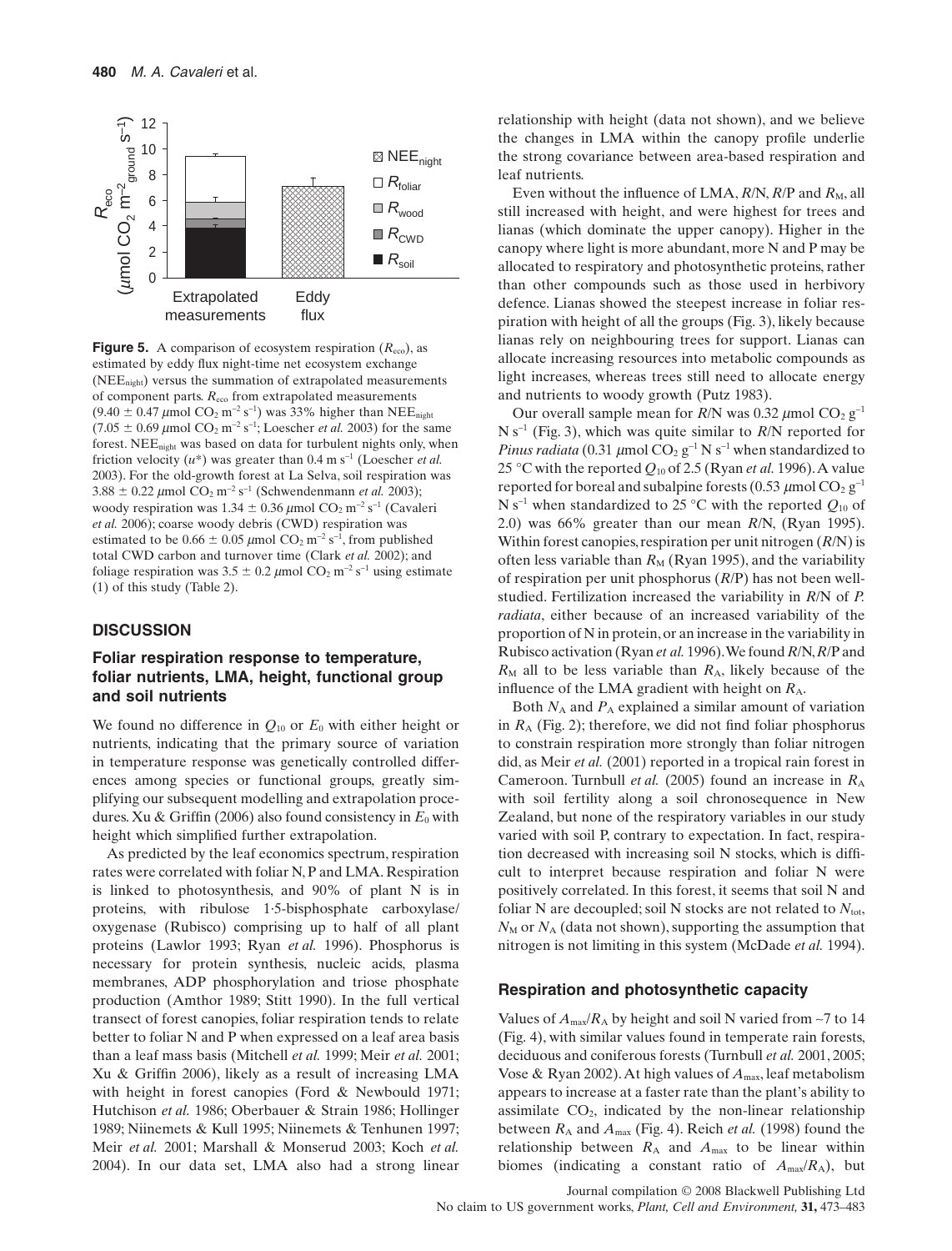non-linear when several biomes and functional groups were plotted together. Our data were from one biome, however, and the non-linearity is still present when only trees are plotted (data not shown). In our study,  $A_{\text{max}}/R_A$  increased with increasing soil N content (Fig. 4c), primarily because of the decrease in  $R_A$  with increasing soil N;  $A_{\text{max}}$  did not change with soil N  $(P = 0.59)$ ; data not shown).

The higher  $Q_{10}$  values in the functional groups of the upper canopy where temperatures are highest may lead to exponential losses of carbon with increasing global temperatures, depending upon the ability of canopy foliage to acclimate. According to Dewar *et al.* (1999), the metabolic adjustment of non-structural carbohydrates that allows plants to acclimate to higher temperatures can also result in a linear relationship between  $A_{\text{max}}$  and  $R_A$  (constant  $A_{\text{max}}/A$ *R*<sub>A</sub>). Because our data show  $A_{\text{max}}/R_A$  steadily decreasing with canopy height (Fig. 4b), perhaps these tropical plants are not able to metabolically adjust to the higher temperatures in the upper canopy, indicating a limited ability to thermally acclimate.

An alternate interpretation for the decrease in *A*max/*R*<sup>A</sup> with height is that  $R_A$  may be a closer approximation to actual assimilation rate than *A*max, which is potential assimilation. Declining light levels may affect actual assimilation rate more than potential assimilation rate, thus the ratio between actual assimilation rate and  $R_A$  may indeed be constant with height.

#### **Foliar respiration per unit ground area**

Our estimation of  $R_{\text{foliar}}$  (3.5–4.0  $\mu$ mol CO<sub>2</sub> m<sup>-2</sup><sub>ground</sub> s<sup>-1</sup>) was 35–50% higher than an estimate from the Amazon (Chambers *et al.* 2004). Estimates 1–3 of *R*foliar (Table 2) were quite similar because the mean night-time temperature in 1998 was 24.18 °C, and the mean temperature in 1999 was 23.14 °C, which are both close to the standard temperature correction (25 °C) used in estimate 3. Three of the simpler extrapolations of *R*<sub>foliar</sub> (estimates 3–5; Table 2) were very similar to results of the more complex extrapolations (estimates 1 and 2; Table 2), likely because our overall means for respiration, LAI and  $N_{\text{tot}}$  were based on good representations of the functional group and height distributions for the forest. Estimate 6, however, was quite low compared to the rest of the estimates because the correlation between  $R_M$  and  $N_M$  was poor, resulting in an underestimation of *R*/N (Fig. 2). We recommend not using the slope of  $R_M$  versus  $N_M$  as an estimation of  $R/N$  for ecosystem extrapolation within forest canopies.

While the difference between an ENSO and a normal year in *R*<sub>foliar</sub> only represented a 9% increase in foliar respiration (0.3  $\mu$ mol CO<sub>2</sub> m<sup>-2</sup> s<sup>-1</sup>), this is within the range of the difference between carbon sink versus source behaviour for this forest. In the ENSO year of 1998, the old-growth forest at La Selva was reported to range from a 0.01  $\mu$ mol m<sup>-2</sup> s<sup>-1</sup> carbon source to a 0.35  $\mu$ mol m<sup>-2</sup> s<sup>-1</sup> carbon sink (Loescher *et al.* 2003).

One source of uncertainty in  $R_{\text{folar}}$  is the lack of a seasonality assessment. Foliar respiration rates have been found to change with season in temperate forests because of active growth early in the growing season or translocation later in the growing season (Vose & Ryan 2002; Atkin *et al.* 2005; Xu & Griffin 2006). In the old-growth forest of La Selva, studies have found seasonality in soil respiration (Schwendenmann *et al.* 2003), but not in woody respiration (Cavaleri *et al.* 2006). In our extrapolations, we measured only fully expanded leaves to minimize the effects of growth respiration, and we assumed rates were otherwise seasonally constant because this forest does not have a distinct dormant season. We did take into account the effects of seasonal temperature changes on foliar respiration in *R*<sub>foliar</sub> estimates 1 and 2 (Table 2). Uncertainties in either the seasonality or the absolute value of LAI are also important because of the multiplicative effects when extrapolating. Studies in both temperate and tropical forests have found LAI of evergreen species to change seasonally (Curran, Dungan & Gholz 1992; de Wasseige, Bastin & Defourny 2003), and LAI (measured indirectly) has been reported to vary seasonally in the old-growth forest of La Selva (Loescher *et al.* 2003). We did not resample specific sites over time, but our tower sampling was continuous for 2 years, so we likely captured much of the variability in seasonal LAI even though we cannot formally test for it. Despite the possible sources of error, we are confident that our methods of extrapolating chamber respiration measurements represent the best available data for assessing ecosystem respiration of the old-growth forest of La Selva.

#### **Ecosystem respiration**

Our estimate of  $R_{\text{eco}}$  (9.40  $\pm$  0.47  $\mu$ mol CO<sub>2</sub> m<sup>-2</sup><sub>ground</sub> s<sup>-1</sup>) was 45% greater than an estimate for a tropical rain forest in Manaus, Brazil (Malhi, Baldocchi & Jarvis 1999), and about 20% greater than an estimate for an Amazonian tropical rain forest (Chambers *et al.* 2004). Although our total ecosystem respiration was greater, the percentages of respiration from component ecosystem parts were quite similar at La Selva (canopy and understory foliage = 37%, soil =  $41\%$ , woody =  $14\%$ , CWD =  $7\%$ ) and the Amazonian forest [foliage (including 'understory') =  $38\%$ , soil =  $41\%$ , woody = 14%, CWD = 6%; Chambers *et al.* 2004].

*R*eco from extrapolated measurements was 33% greater than the eddy flux NEE<sub>night</sub> at La Selva  $(7.05 \pm 0.69 \,\mu m$ ol  $CO<sub>2</sub>$  m<sup>-2</sup> s<sup>-1</sup>; Loescher *et al.* 2003), even though NEE<sub>night</sub> was based on turbulent nights only (Fig. 5). Loescher *et al.* (2003) noted that the greatest uncertainty of their study was associated with NEE<sub>night</sub>, and this uncertainty was an impetus for the present study. If our independent estimates of ecosystem respiration approximate the true value of NEEnight, the old-growth forest at La Selva was likely a strong carbon source during the 1998 ENSO. The perception of tropical rain forests as strong sinks may need to be reconsidered if eddy covariance studies reporting a large sink for tropical rain forests (Fan *et al.* 1990; Grace *et al.* 1995; Malhi *et al.* 1998) have similarly underestimated NEEnight. These results emphasize the need for and value of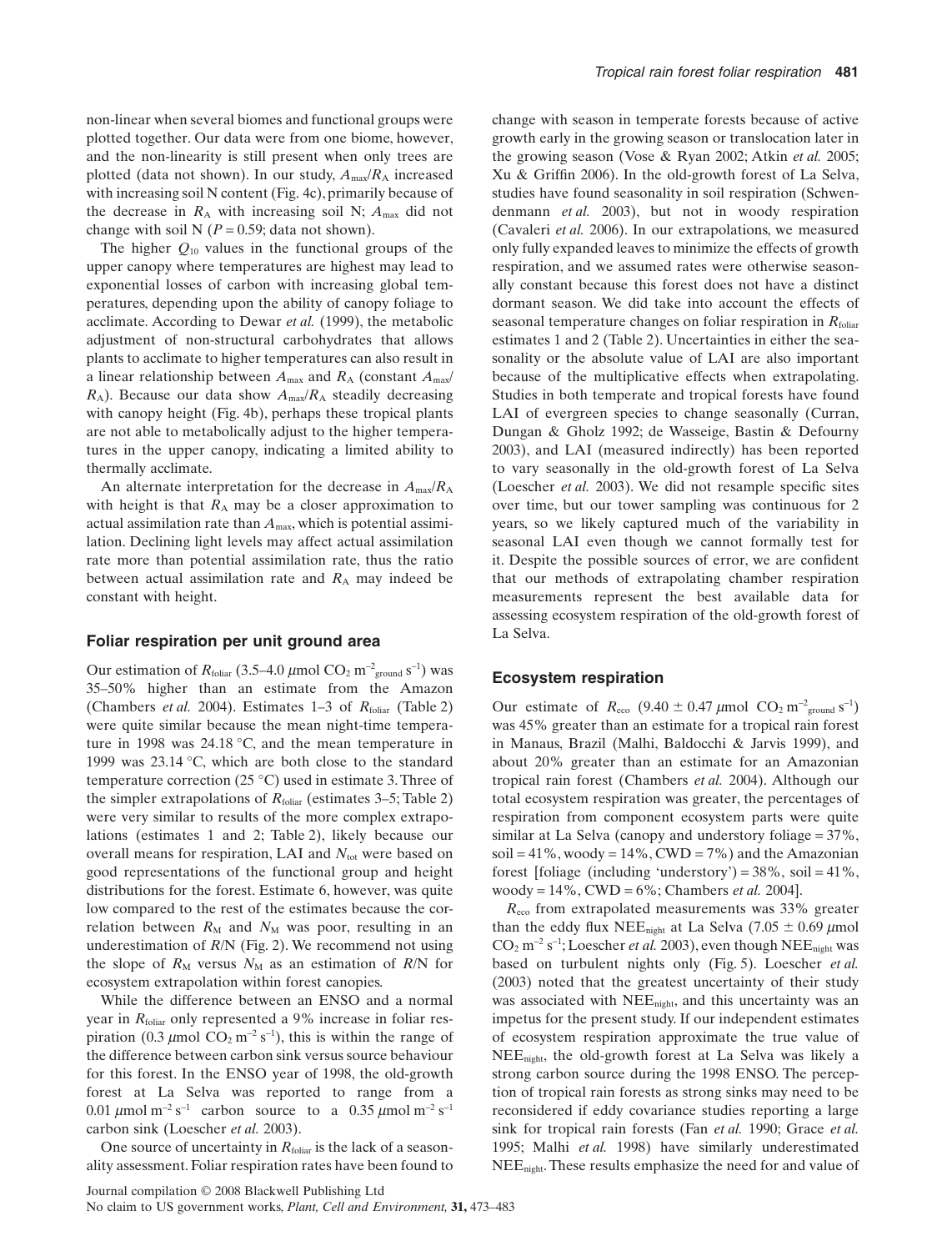independent estimates of NEEnight for constraining estimates of ecosystem carbon balance.

# **CONCLUSIONS**

- $Q_{10}$  and  $E_0$  were constant across height, foliar and soil nutrients, LMA and respiration at 25 °C, but functional groups dominating the upper canopy had higher *Q*<sup>10</sup> and  $E_0$  values than groups found lower in the canopy.
- As predicted by the leaf economics spectrum, foliar respiration, N, P and LMA were correlated.
- The influence of the LMA–height gradient resulted in both tighter correlations between area-based respiration versus leaf nutrients, and greater variation in  $R_A$  than  $R_M$ , *R*/N or *R*/P.
- Foliar respiration per unit ground area (*R*foliar), estimated with ENSO year temperatures, was 9% greater than *R*<sub>foliar</sub> estimated with temperatures from a normal year, which could be the difference between carbon sink versus source behaviour for this forest.
- We estimated total ecosystem respiration as  $9.40 \pm$ 0.47  $\mu$ mol CO<sub>2</sub> m<sup>-2</sup><sub>ground</sub> s<sup>-1</sup>, which was 33% greater than eddy flux night-time net ecosystem exchange for the same forest, suggesting that studies reporting a large sink for tropical rain forests based on eddy flux measurements may be in error.

# **ACKNOWLEDGMENTS**

We thank the Organization of Tropical Studies (OTS) and the Ministry of the Environment and Energy of Costa Rica (MINAE) for providing logistical support. We thank Paulo Olivas, Harlyn Ordoñez and the tower crew for their work constructing the towers and collecting field data continuously for 2 years.We thank David Clark and Deborah Clark for their guidance and for the use of their 0.5 ha plot data at La Selva Biological Station. This project was funded by the National Science Foundation, ATM-0223284.

# **REFERENCES**

- Amthor J.S. (1989) *Respiration and Crop Productivity*. Springer-Verlag, Berlin, Germany.
- Atkin O.K., Bruhn D., Hurry V.M. & Tjoelker M.G. (2005) The hot and the cold: unravelling the variable response of plant respiration to temperature. *Functional Plant Biology* **32,** 87–105.
- Baldocchi D.D. (2003) Assessing the eddy covariance technique for evaluating carbon dioxide exchange rates of ecosystems: past, present, and future. *Global Change Biology* **9,** 479–492.
- Bolstad P.V., Mitchell K.A. & Vose J.M. (1999) Foliar temperature– respiration response functions for broad-leaved tree species in the southern Appalachians. *Tree Physiology* **19,** 871–878.
- Braswell B.H., Schimel D.S., Linder E. & Moore I.I.I.B. (1997) The response of global terrestrial ecosystems to interannual temperature variability. *Science* **278,** 870–872.
- Cavaleri M.A., Oberbauer S.F. & Ryan M.G. (2006) Wood CO<sub>2</sub> efflux in a primary tropical rain forest. *Global Change Biology* **12,** 2442–2458.
- Chambers J.Q., Tribuzy E.S., Toledo L.C., Crispim B.F., Higuchi N., dos Santos J., Araujo A.C., Kruijt B., Nobre A.D. & Trumbore

S.E. (2004) Respiration from a tropical forest ecosystem: partitioning of sources and low carbon use efficiency. *Ecological Applications* **14,** S72–S88.

- Clark D.A., Piper S.C., Keeling C.D. & Clark D.B. (2003) Tropical rain forest tree growth and atmospheric carbon dynamics linked to interannual temperature variation during 1984–2000. *PNAS* **100,** 5852–5857.
- Clark D.B., Clark D.A., Brown S., Oberbauer S.F. & Veldkamp E. (2002) Stocks and flows of coarse woody debris across a tropical rain forest nutrient and topography gradient. *Forest Ecology and Management* **164,** 237–248.
- Cox P.M., Betts R.A., Jones C.D., Spall S.A. & Totterdell I.J. (2000) Acceleration of global warming due to carbon-cycle feedbacks in a coupled climate model. *Nature* **408,** 184–187.
- Cramer W., Bondeau A., Woodward F.I., *et al.* (2001) Global response of terrestrial ecosystem structure and function to  $CO<sub>2</sub>$ and climate change: results from six dynamic global vegetation models. *Global Change Biology* **7,** 357–373.
- Curran P.J., Dungan J.L. & Gholz H.L. (1992) Seasonal LAI in slash pine estimated with Landsat TM. *Remote Sensing of Environment* **39,** 3–13.
- Curtis P.S., Vogel C.S., Gough C.M., Schmid H.P., Su H.B. & Bovard B.D. (2005) Respiratory carbon losses and the carbon-use efficiency of a northern hardwood forest, 1999–2003. *New Phytologist* **167,** 437–455.
- Dewar R.C., Medlyn B.E. & McMurtrie R.E. (1999) Acclimation of the respiration photosynthesis ratio to temperature: insights from a model. *Global Change Biology* **5,** 615–622.
- Edwards N.T., Shugart H.H. Jr, McLaughlin S.B., Harris W.F. & Reichle D.E. (1981) Carbon metabolism in terrestrial ecosystems. In *Dynamic Properties of Forest Ecosystems* (ed. D.E. Reichle), pp. 499–536. Cambridge University Press, Cambridge, NY, USA.
- Fan S.M.,Wofsy S.C., Bakwin P.S. & Jacob D.J. (1990) Atmosphere– biosphere exchange of  $CO<sub>2</sub>$  and  $O<sub>3</sub>$  in the Central Amazon forest. *Journal of Geophysical Research* **95,** 16851–16864.
- Ford E.D. & Newbould P.J. (1971) Leaf canopy of a coppiced deciduous woodland. 1. Development and structure. *Journal of Ecology* **59,** 843–862.
- Grace J., Lloyd J., McIntyre J., Miranda A.C., Meir P., Miranda H., Moncrieff J., Massheder J.M., Wright I. & Gash J. (1995) Fluxes of carbon dioxide and water vapour over an undisturbed tropical forest in south-west Amazonia. *Global Change Biology* **1,** 1–12.
- Hartshorn G.S. (1983) Plants. In *Costa Rican Natural History* (ed. D.H. Janzen), pp. 118–157. University of Chicago Press, Chicago, IL, USA.
- Hollinger D.Y. (1989) Canopy organization and foliage photosynthetic capacity in a broad-leaved evergreen montane forest. *Functional Ecology* **3,** 53–62.
- Hubbard R.M., Ryan M.G. & Lukens D.L. (1995) A simple, battery-operated, temperature-controlled cuvette for respiration measurements. *Tree Physiology* **15,** 175–179.
- Hutchison B.A., Matt D.R., McMillen R.T., Gross L.J., Tajchman S.J. & Norman J.M. (1986) The architecture of a deciduous forest canopy in eastern Tennessee, USA. *Journal of Ecology* **74,** 635– 646.
- Ito A. & Oikawa T. (2000) A model analysis of the relationship between climate perturbations and carbon budget anomalies in global terrestrial ecosystems: 1970 to 1997. *Climate Research* **15,** 161–183.
- Kindermann J., Würth G. & Kohlmaier G.H. (1996) Interannual variation of carbon exchange fluxes in terrestrial ecosystems. *Global Biogeochemical Cycles* **10,** 737–755.
- Koch G.W., Sillett S.C., Jennings G.M. & Davis S.D. (2004) The limits to tree height. *Nature* **428,** 851–854.